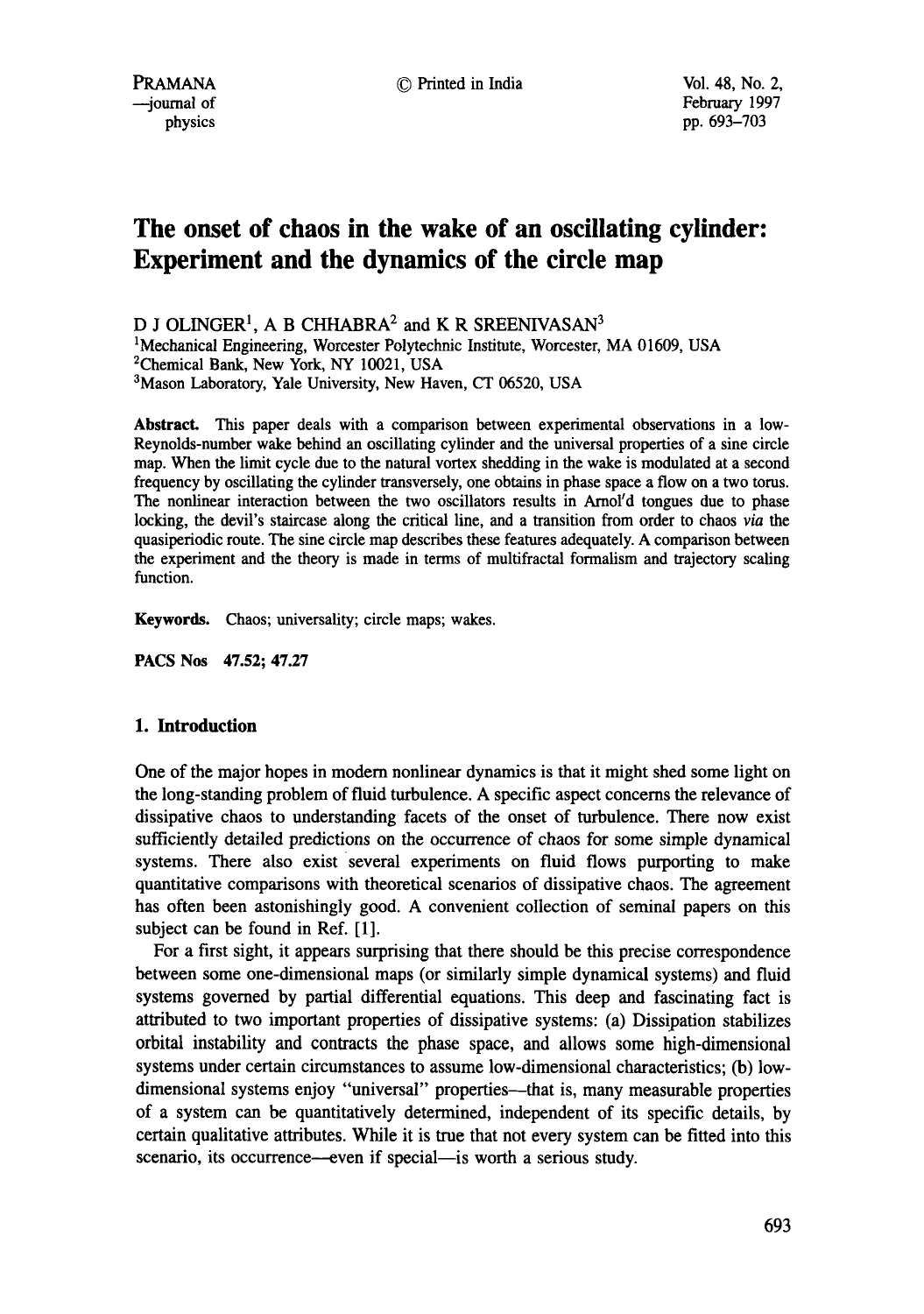#### *D J Olinger et al*

In this paper, we are concerned with the demonstration that the universal properties of the quasiperiodic route to chaos in the sine circle map  $(21, 31, 41)$  is an appropriate framework for describing the low-Reynolds-number behavior of the wake behind an oscillating cylinder. Previous experimental studies of this nature in this particular flow can be found in Refs. [5] and [6], and similar studies in other fluid flows **in** Refs. [7], [8], [9], and [10]. This paper is in some respects a synopsis of results obtained a few years ago [11], but it also presents some that have not been published before.

## **2. The flow**

We study the wake of an oscillating circular cylinder of diameter 0.5 mm, housed in a low-noise suction-type wind tunnel, and oscillated electromagnetically in the direction transverse to that of upstream fluid velocity. In practice, the oscillating cylinder is a stainless steel string of uniform diameter stretched taut, through the wind tunnel walls, over a distance that is four times the tunnel span. The active length/diameter ratio of the cylinder is about 300. The Reynolds number based on the cylinder diameter and the velocity of the oncoming air flow is 55. We place a velocity sensor at a distance of 15 diameters behind the cylinder, half a diameter off the geometric axis of the stationary wake. The velocity sensor is a standard hotwire of  $5 \mu m$  diameter and 0.6 mm length, operated on a constant temperature anemometer. The sensor measures the streamwise component of fluid velocity. For more details of the experimental arrangement, instrumentation and data processing, please see Ref. [11].

The regular 'shedding' of vortices at Reynolds numbers above about 40 imparts to the wake a periodic motion of frequency  $f_o$ , say. The frequency  $f_o$  is a known function of the Reynolds number [12]. The transverse oscillation at the controlled frequency  $f_e$  imposes a second frequency on the wake. The amplitude of oscillation of the cylinder can be thought of as a coupling parameter between vortex shedding and cylinder oscillation. This nonlinear coupling "shifts" the shedding frequency to some neighboring value, say  $f'_{\alpha}$ , which depends on the ratio  $\Omega = f_e/f_o$  and the magnitude of the nonlinear coupling between the two oscillators. In the jargon of quasiperiodic dynamical systems, the parameter  $\Omega = f_e/f_o$  is called the bare winding number, and the ratio  $\omega = f_e/f_o$  is called the dressed winding number.

### **3. The circle map**

Systems with two independent frequencies  $f<sub>o</sub>$  and  $f<sub>e</sub>$  define a torus in the phase space. As the system evolves, the phase space trajectory hits a Poincaré section at some discrete iterates along a circle. The angular position of the iterates is the variable of dynamical interest. A paradigm situation is given by the sine circle map

$$
\theta_{n+1} = \theta_n + \Omega - \frac{K}{2\pi} \sin(2\pi \theta_n), \tag{1}
$$

where  $\theta_n$  is the angular coordinate of the  $n^{th}$  iterate,  $\Omega$  is the bare winding number and  $K > 0$  is the nonlinear coupling parameter. The map is utilized by setting  $0 < \Omega < 1$  and

*Pramana - J. Phys.,* **Vol. 48, No. 2, February 1997 (Part H) Special issue on "Nonlinearity & Chaos in the Physical Sciences"** 

694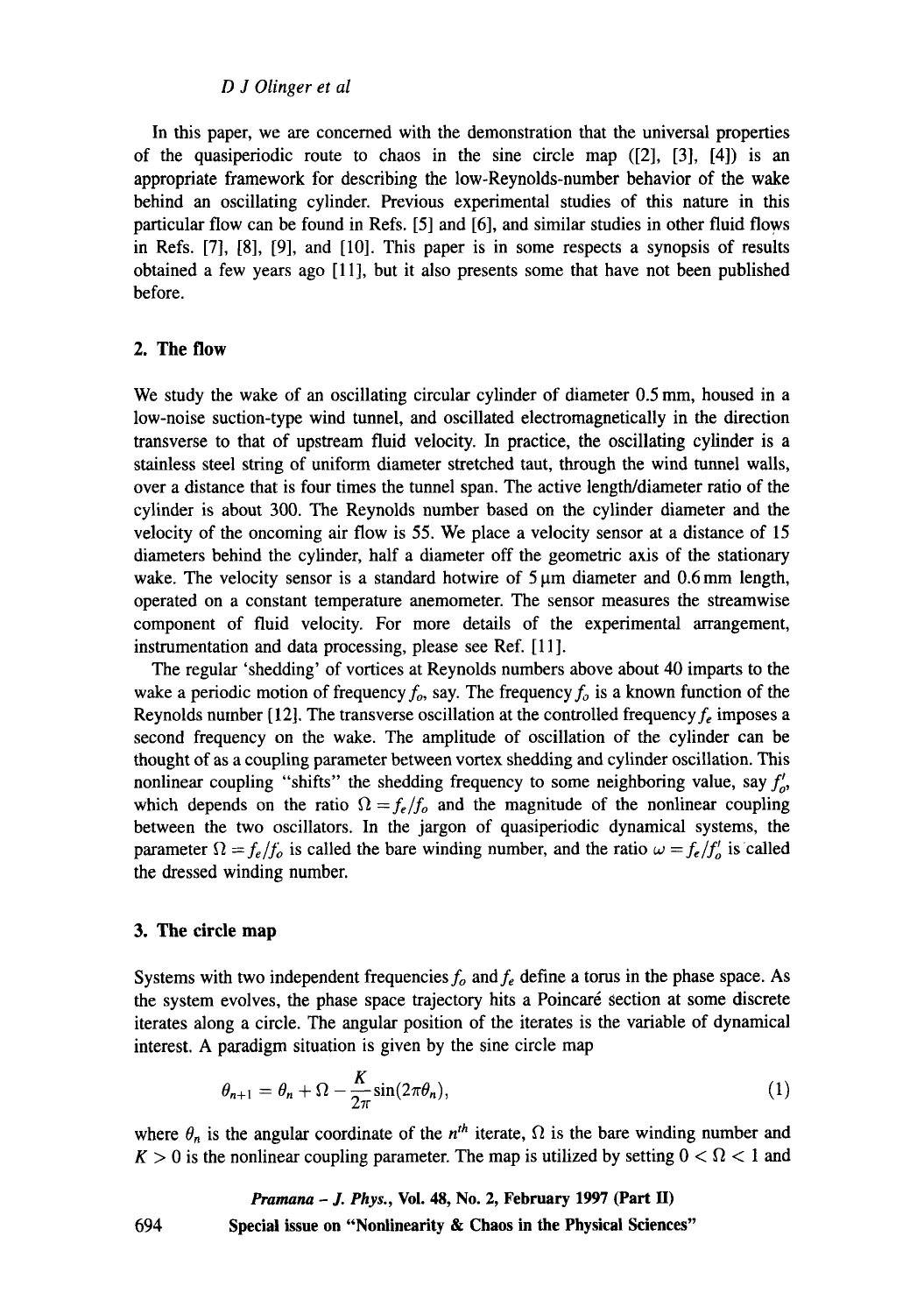obtaining the iterates of  $\theta$ . The dressed winding number is defined as  $\omega = \lim_{n \to \infty} [(\theta_n - \theta_o)/n].$ 

The experimental situation is qualitatively similar to that encountered in circle maps; following the spirit of universality mentioned above, it appears reasonable to explore the analogies quantitatively. For this purpose, we should recall a few key results about the circle map, known from the theoretical analysis of Refs. [2]-[4]:

- For low forcing amplitudes, equation (1) exhibits Amol'd tongues (regions of mode locking) in which the frequency  $f_0$  shifts so that the dressed winding number is fixed as a rational over some finite range of  $f_e$ .
- In other case where the dressed winding number is irrational, the motion is quasiperiodic.
- As the nonlinear coupling parameter K increases, the Arnol'd tongues widen; they overlap at some critical line corresponding to the critical value of  $K$ . This critical line corresponds to the breakdown of the two torus and the onset of chaos.
- Along the critical line, the system exhibits the devil's staircase structure.
- A special case of interest is the locus of the position in the  $K \Omega$  space where the dressed winding number is the inverse of the golden mean. (Loosely speaking, golden mean  $\equiv (\sqrt{5}-1)/2$  is the "most" irrational number, or least well represented by a rational approximation, because its continued fraction representation contains only the numeral one.) At the critical point on this line, where  $\omega = \sigma_{g}$ , the latter being the inverse of the gloden mean, the system is least influenced by mode-locking and is quasiperiodic. The properties of the system at this critcal point are universal.
- At the critical point, the power spectrum of the angular variable has a certain wellquantified self-similar structure [2].
- A description of this behavior requires modem dynamical systems theory including multifractals [13] and scaling functions [2].

## 4. Devil's **staircase and power spectral density**

In Refs. [5] and [11], it was shown that most of these properties were exhibited by the wake of the oscillating cylinder. As a quick recapitulation, we show in figure 1 the devil's staircase structure along the critical line. The small circles mark the extremes of a few principal Arnol'd tongues corresponding to the rational values of the dressed winding number marked on the figure. These are to be compared with the horizontal bars representing the theoretical results for the circle map. The comparison is good on the whole. Many other tongues were mapped out experimentally but are not given on the figure. A few narrower tongues near the rational numbers  $4/15$  to  $5/16$  are displayed in the inset. The general pattern is the same as that of the circle map, although some visible differences occur.

As a second example of the correspondence between the wake and the circle map, we show in figure 2 the scaled power spectral density of the velocity signal obtained close to the critical point. As known for the circle map dynamics, we have (nearly) equalamplitude spectral peaks, marked 1, at powers of  $\sigma_g$  up to the fifth. For higher powers, the flow system does not respond like the circle map, yet the appearance of these equallyspaced peaks is quite encouraging. Furthermore, between any two of the four right-most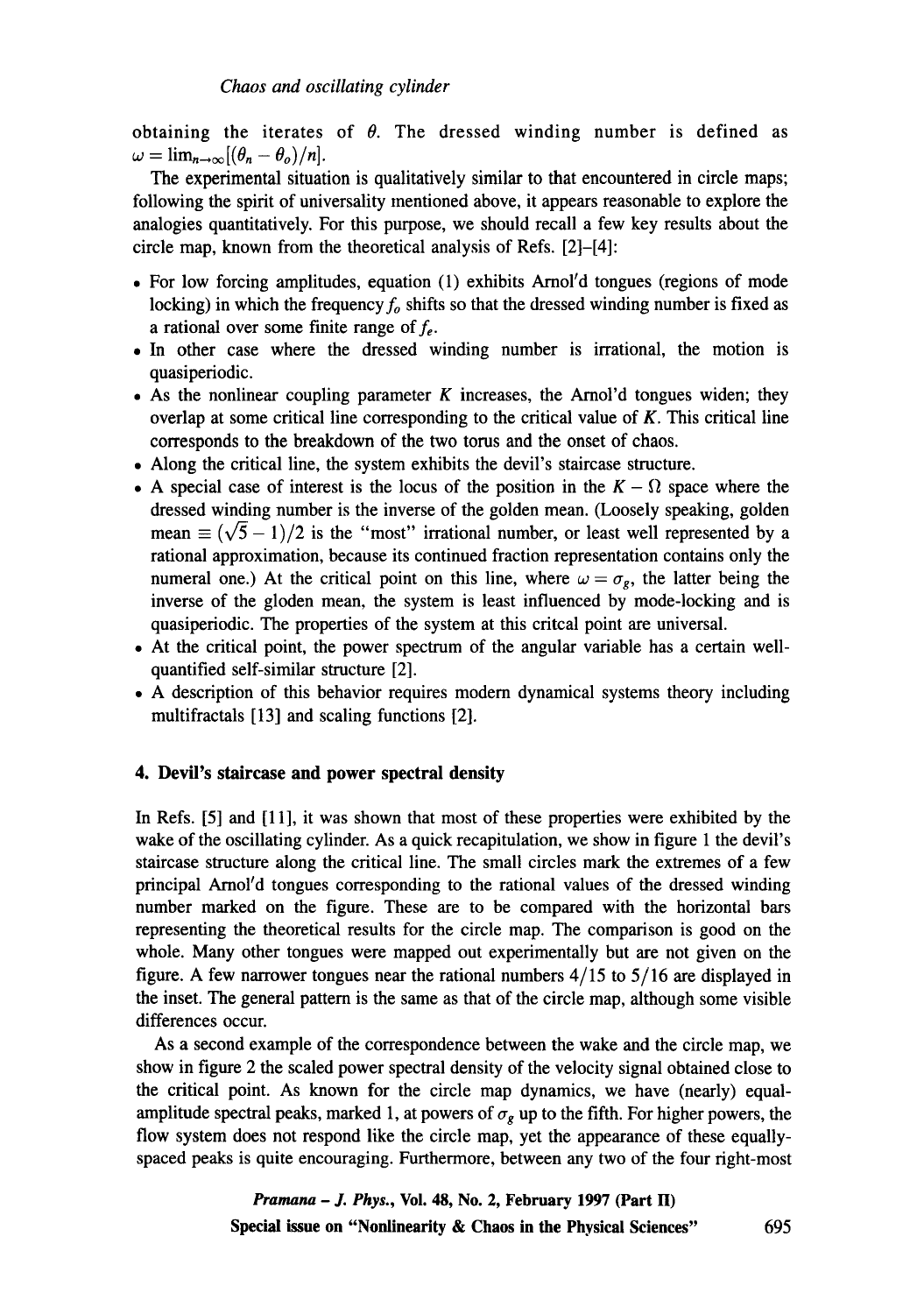

Figure 1. The devil's staircase showing mode-lockings along an experimentally determined critical line (circles). The general pattern is similar to that of the circle map (bars). The inset expands the small rectangle to the lower left.

primary spectral peaks, there are families of peaks marked  $2, 3, 4$  and  $5$ , which—where they exist--appear at the right place according to the circle map theory. More delicate fine structure in the circle map is not replicated by the fluid system. It is difficult to say if these differences are real or if the fluid system is not exactly at the critical point as the theory demands. Locating the critical point is quite delicate, and the results are conspicuously sensitive to the precise location in its neighborhood [11]. Independent of this uncertainty, it is fair to say that the wake behaves, at least grossly, much like a circle map. This then suggests that the underlying dynamics of this fluid system may live on a low-dimensional attractor whose Poincar'e section closely resembles that generated by the circle map. This expectation is explored in greater detail below.

# **5. Multifractal analysis**

To construct the experimental Poincar6 section at the critical point in phase space, the continuous hotwire velocity time trace  $u(t)$  is sampled discretely at a time period  $\tau$  equal to the period of excitation, yielding  $P_n = u(t + n * \tau)$ ,  $n = 0, 1, 2, 3, \ldots$ . This procedure can lead to some problems if there is a drift in the bare or dressed winding numbers. A better procedure is to select points in the continuous time trace which have zero time derivative. In either case, the  $P_n$  are embedded in the three-dimensional phase space  $(P_n, P_{n+1}, P_{n+2})$ , three being the lowest dimension in which the  $P_n$  are non-interacting. A two-dimensional projection of the three-dimensional Poincar'e section is shown in figure 3. The attractor lies essentially on a one-dimensional subspace and is perceptibly inhomogeneous. (Other projections described in Ref. [11] confirm this conclusion.)

We first turn to a suitable statistical characterization of the attractor. From the theory of circle maps, one knows that the attractor generated from the sine circle map has a

> *Pramana - J. Phys.,* **Vol. 48, No. 2, February 1997 (Part II) Special issue on "Nonlinearity & Chaos in the Physical Sciences"**

696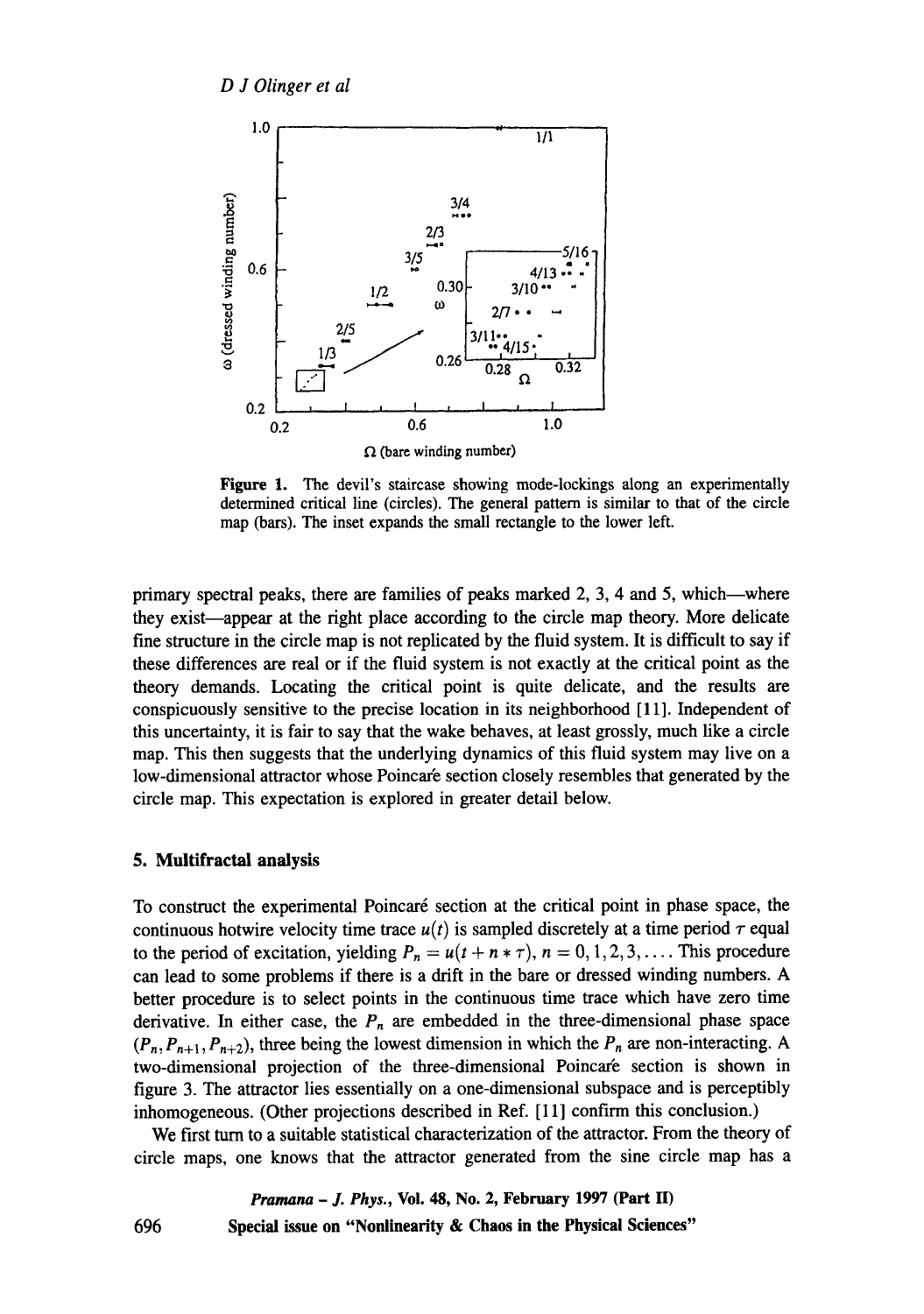

Figure 2. The scaled power spectral density for the velocity signal measured in the wake of the oscillating cylinder. The dressed winding number is estimated to be within 0.1 % of  $\sigma_{\rm g}$ . The structure is quantitatively similar to that of the circle map.



Figure 3. Two-dimensional projection of the experimental Poincaré section at the critical golden mean point, obtained by embedding the velocity signal in three dimensions as described in the text.

particular self-similar structure that can be quantified *via the* multifractal formalism. Exploitation of this self-similar structure for making predictions about the dynamics of the system is the goal of the multifractal formalism. To this end, one can construct a measure on this attractor by subdividing it into boxes of equal size and computing the density of points in each of these boxes. This gives one a measure of how often certain regions of the attractor are visited in comparison with others. One defines a singularity strength [13] by

$$
\pi_i \sim L^{\alpha_i},\tag{2}
$$

*Pramana - J. Phys.,* **Vol. 48, No. 2, February 1997 (Part lI) Special issue on "Nonlinearity & Chaos in the Physical Sciences"** 697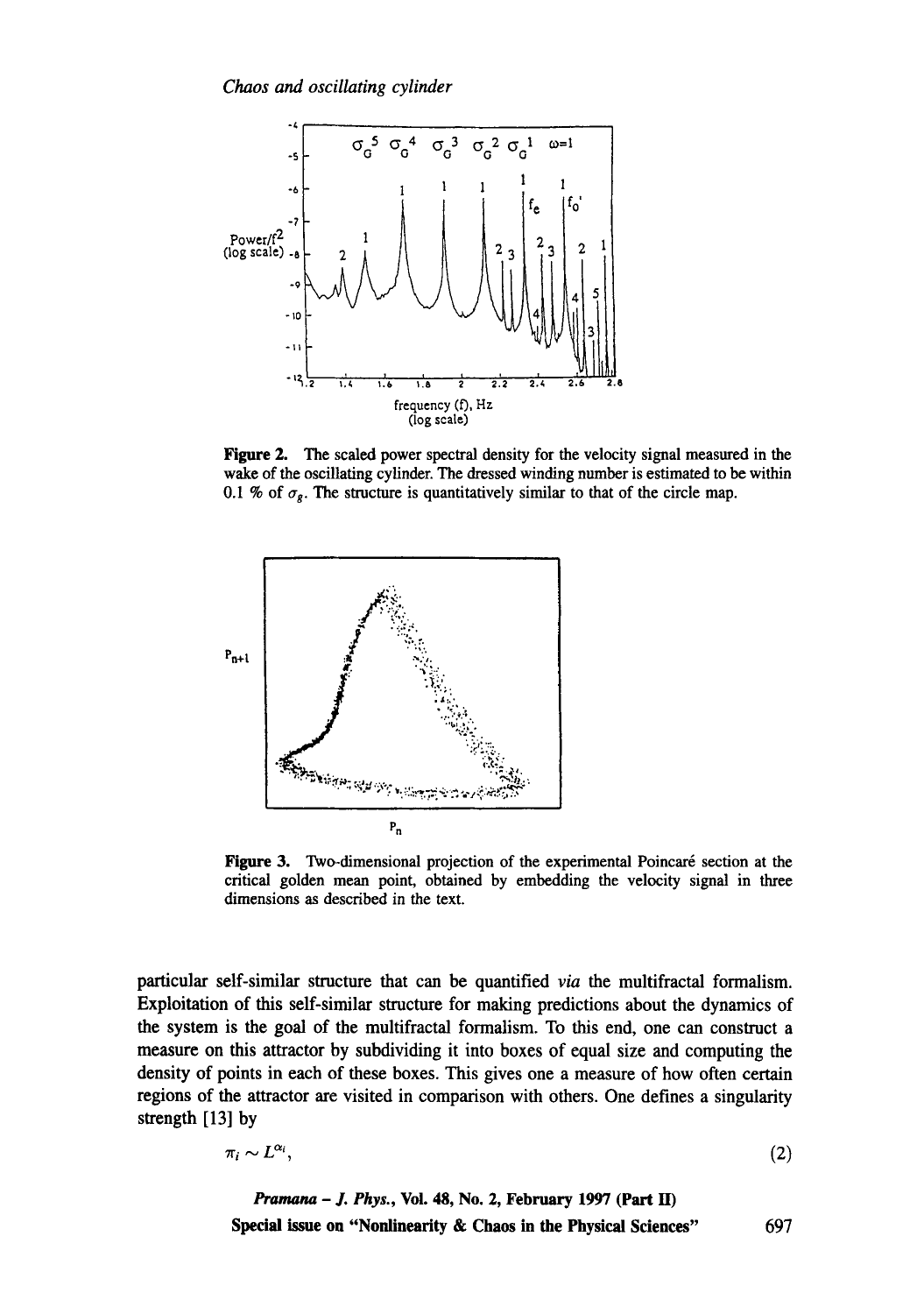*D J Olinger et al* 



Figure 4.. The  $f(\alpha)$  curve obtained from analyzing the measure on the Poincaré section. The solid line is the theoretical curve for the sine circle map at the golden mean critical point. Typical error bars are shown.

where  $\pi_i$  is the relative density of points in the *i*<sup>th</sup> box of size L. The box size L is restricted to the scaling bounded by some inner and outer cut-off scales. Within the scaling range, one can define  $f(\alpha)$  as the dimension of the set of points possessing singularity strength  $\alpha$  by the equation

$$
N(\alpha) \sim L^{-f(\alpha)},\tag{3}
$$

where  $N(\alpha)$  is the number of boxes of size L possessing singularity strength  $\alpha$ . The  $f(\alpha)$ formalism entails viewing the attractor as the union of several interwoven fractal sets each having a measure of a different singularity strength. (In equations (2) and (3), the symbol  $\sim$  subsumes all the prefactors needed to render them dimensionally homogeneous.)

A summary of these multifractal results is given in figure 4 which shows a comparison between the measured  $f(\alpha)$  curve at the experimentally determined critical point and that for the sine circle map. Space limitations preclude a description here of how the curve was obtained from experimental data. This information can be found in Ref. [11]. On the left part of the figure representing the scaling of high probability regions on the attractor, the data agree well with the circle map predictions. The right half of the  $f(\alpha)$  curve represents the scaling of the low-probability events on the attractor and is usually unreliable in experiment because of the strong influence of noise (even if small). It is thus unclear at present whether the discrepancy on the right part represents a true departure from the universal scaling or is an experimental artifact.

We have discussed this issue in more detail in Refs. [11] and [14] where we have concluded that the correspondence between the circle map and the flow is indeed real.

# **6. The trajectory scaling function**

One would like to push further the correspondence between the flow and the circle map. One powerful way of describing the dynamics of a system is the so-called Feigenbaum

*Pramana - J. Phys.,* **Vol. 48, No. 2, February 1997 (Part II)** 

**698 Special issue on "Nonlinearity & Chaos in the Physical Sciences"**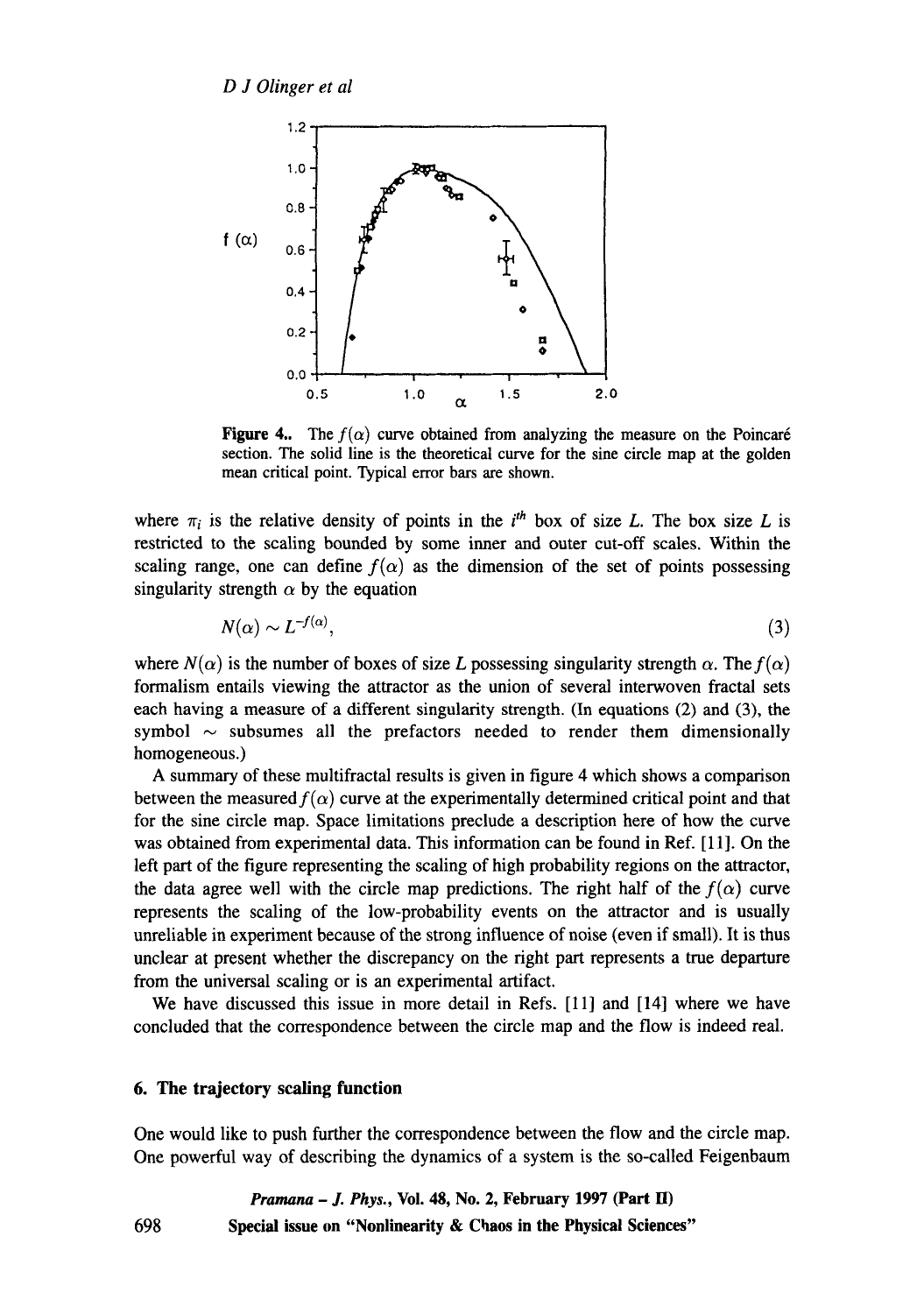scaling function [15], [16]. This object contains microscopic information about a deterministic dynamical system and its scaling properties. At the onset of chaos, the attractor can be regarded as constructed by an underlying multiplicative process that successively refines it, in such a way that it possesses scaling properties at finer and finer scales. The scaling function gives a compact description of the refinement basic to the fractal structure of the attractor. The underlying multiplicative process can be mapped on to a subdividing tree structure where, on the average, each branch divides into 2 subbranches at each successive level of refinement. The iterates of the dynamical system become branches of the tree, and intervals are formed by joining nearest neighbor branches.

At the critical golden mean winding number, the attractor can be thought to have been generated by successive refinements of a measure created from superstable periodic orbits whose winding numbers are successive Fibonacci approximations to the golden mean. The Fibonacci sequence is given by the relation  $F_{i+2} = F_i + F_{i+1}$  with  $F_o = 0$  and  $F_1 = 1$ . It is easily verified that the ratio  $p/q = F_i/F_{i+1}$  approaches  $\sigma_g$  for large enough i. Since the intervals at each level are formed by joining nearest neighbor points, a measure is constructed to give equal weight to each such interval. The scaling function, which describes the contraction factors of each interval along each branch as the tree subdivides, is defined as

$$
\sigma_{\ell}(\epsilon_{n+1},\ldots,\epsilon_o)=\frac{L(\epsilon_{n+1},\ldots,\epsilon_o)}{(\epsilon'_n,\ldots,\epsilon'_1,\epsilon_o)}\delta_{\epsilon_n,\epsilon'_n,\ldots,\epsilon_1,\epsilon_1^{\text{time}}},\qquad(4)
$$

where  $L(\epsilon_n,\ldots,\epsilon_o)$  is the length of an interval belonging to the tree. The Kronecker delta's ensure that the two intervals being compared have the same history in the tree construction. The sequence of  $\epsilon$ 's describes the location of the intervals in the tree structure, and assume the binary values of 0 or 1. For the circle map, the sequence  $(\epsilon_{i+1}, \epsilon_i) = (1, 1)$  is forbidden, consistent with the Fibonacci sequence defining the periodic orbits. The argument of the function is determined by expanding time (or iterations) in base 2, i.e.,  $t = \sum \epsilon_i 2^i$ , yielding  $\sigma(t)$ . After suitable normalization, this procedure associates a real number between 0 and 1 to each interval. Such an expansion also correctly organizes the intervals to be compared. It should be stressed that if one can extract the scaling function from the experiment, one has a complete microscopic description of how the attractor was refined, and one can easily compute all statistical averages.

We shall now assume that the two entities, namely the flow and the map, possess the same multiplicative structure, leading to a particular kind of scaling at finer and finer scales. We now like to quantify the refinement process by extracting the values of scale contractions at each stage of refinement and comparing them with those from the circle map. Here one runs into the difficulty that the scaling function is experimentally not a robust quantity and therefore difficult to obtain. We therefore extract a suitably modified scaling function [17], which is based on comparing intervals within a single periodic orbit rather than two orbits. Focusing on the golden mean winding number, we note that the ratios  $p/q$ , which approximate the golden mean successively better for each increasing index on the Fibonacci sequence, correspond to the different frequency-locked Arnol'd tongues mentioned earlier. We thus need to study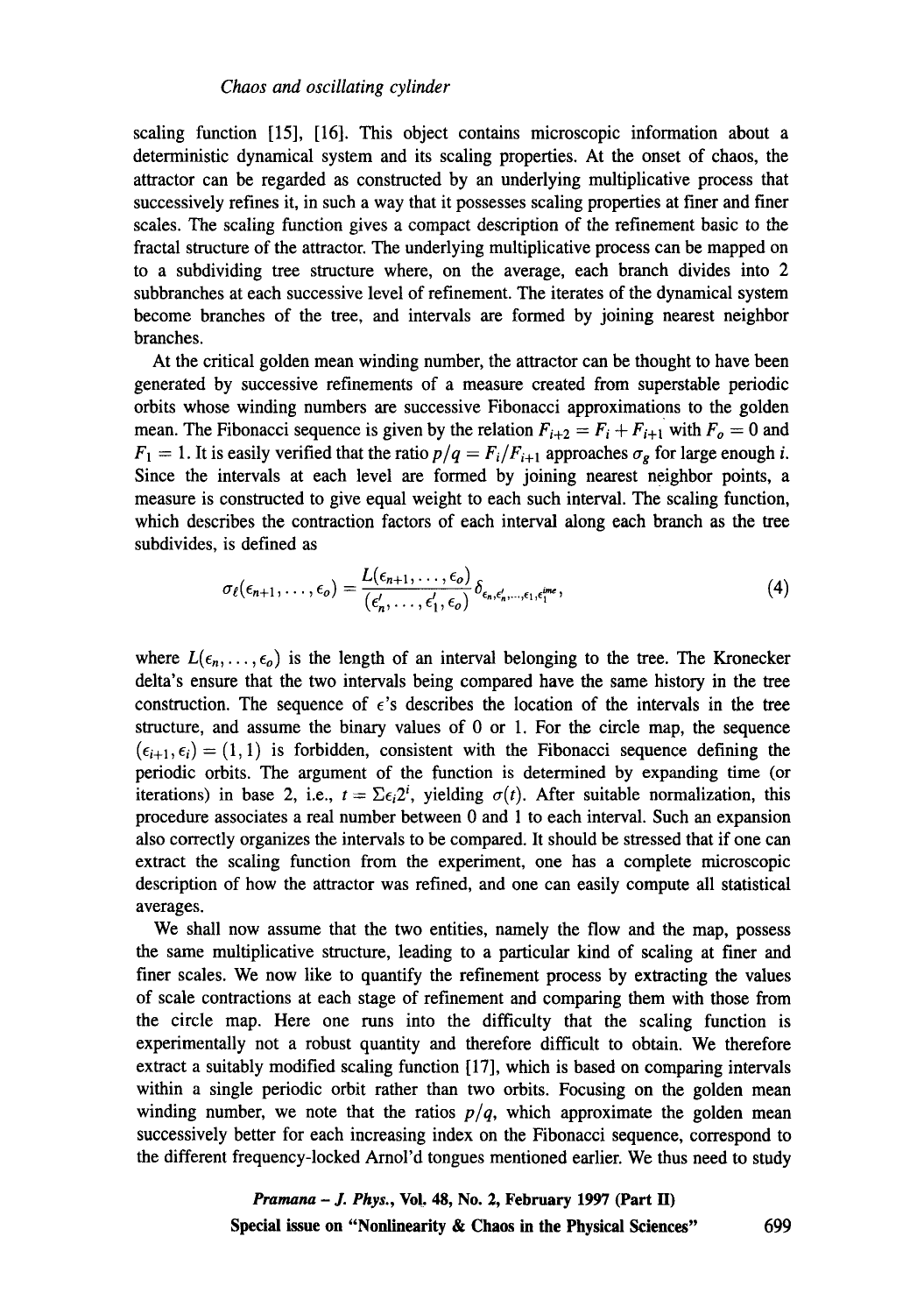

Figure 5. A typical Poincaré section for the mode-locked state for the ratio  $p/q = 5/8$ . The numbers by the point clusters represent the dynamical sequence of the periodic iterates creating the attractor. The sequence 1-6-3-8-5-2-7-4 is consistent with the circle map theory. The Poincaré section is embedded in three-dimensional phase space whose two-dimensional projection is presented. Three dimensional vector distances between neighboring points are used to determine the trajectory scaling function.

periodic orbits of length  $F_i = q$ , where  $\theta_n = \theta_{n+q}$ . It follows that  $\theta_n$  and  $\theta_{n+F_{i-1}}$  are nearest neighbors on the Poincar'e section,  $\theta_n$  and  $\theta_{n+F_{i-2}}$  are the next nearest neighbors, and so forth. Following Ref. [17], we define the trajectory scaling function within a single periodic orbit for the circle map as

$$
\sigma_j = \frac{[\theta_j - \theta_{j+F_{n-2}}]}{[\theta_j - \theta_{j+F_{n-1}}]} \quad \text{if } 0 < j \le F_{n-2} \tag{5}
$$

and

$$
\sigma_j = \frac{\left[\theta_j - \theta_{j+F_{n-2}}\right]}{\left[\theta_j - \theta_{j-F_{n-1}}\right]} \quad \text{if } F_{n-2} < j \leq F_n. \tag{6}
$$

Since we wish to approach the golden mean critical point with a sequence of  $p/q$  rational approximations, we experimentally adjust the system at the critical amplitude to the best possible rational approximation to the golden mean winding number. For any given *p/q*  approximation, the Poincaré section consists of a set of  $q$  discrete points. For the experimental situation, a two-dimensional projection for  $q = 8$  is shown in figure 5. The experimental trajectory scaling function is obtained using the three-dimensional vector distances between the appropriate points. The noise within each point cluster is reduced by averaging. The experimental trajectory scaling function for a 5/8 lock-in state is shown in figure 6. The reader should examine figure 6 with figure 4 of Ref. [17] to realize that the present comparison is actually of better quality than for the convection experiment considered there. The agreement between theory and experiment is reasonably good, though more data points and smaller experimental error would have been desirable.

> *Pramana - J. Phys.,* **Vol. 48, No. 2, February 1997 (Part H) Special issue on "Nonlinearity & Chaos in the Physical Sciences"**

700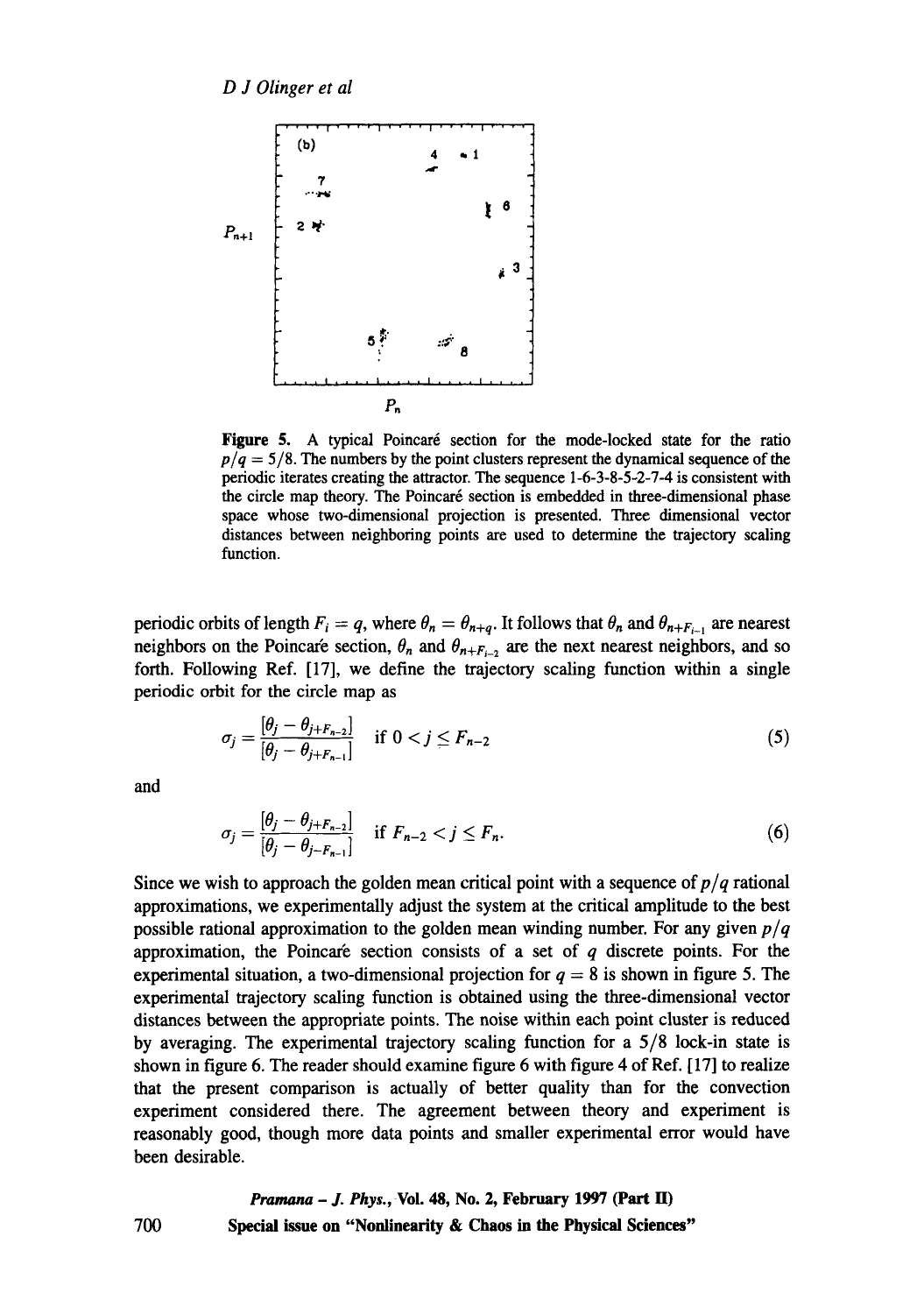

Figure 6. The trajectory scaling function from the experiment for a 5/8 lock-in state. The solid line is computed from the sine circle map at the golden mean critical point. The various symbols represent calculations from different experimental runs,

## 7. Conclusions

Even though some departures from the universality associated with the circle map are apparent in wake dynamics, we think that the extent of the observed similarity is remarkable. It is not obvious whether the departures observed are real or occur because the control parameters are not as fine tuned as desired. It is known, for example, that departures from criticality can produce comparable departures from universality to those observed here [18]. Apropos of this state of affairs, we reiterate that enormous care was exercised in the experiments, and state our belief that the residual problems of fine control cannot be eliminated without resorting to unconventional ways of generating such flows, A particular focus of this work has been the search for universal behavior through the study of the trajectory scaling function. This gives a detailed description of the attractor. We believe that the agreement with universality predictions for this experimentally fragile but rich function is indeed considerable.

In the past, observations such as these have evoked the question: why does a fluid flow governed by coupled field equations follow the dynamics of a simple map? The key idea here is universality: *a system may exhibit quantitative universality as long as it possesses certain common qualitative properties. The* relevant statement here is that the dynamics of many systems with two nonlinearly coupled modes, one of which is periodically driven, yield the dynamics of a sine circle map near the critical point. It must be said that at present there are no general rules that help us forecast with certainty that a

> *Pramana - J. Phys.*, Vol. 48, No. 2, February 1997 (Part II) Special issue **on "Nonlinearity & Chaos in the Physical Sciences"** 701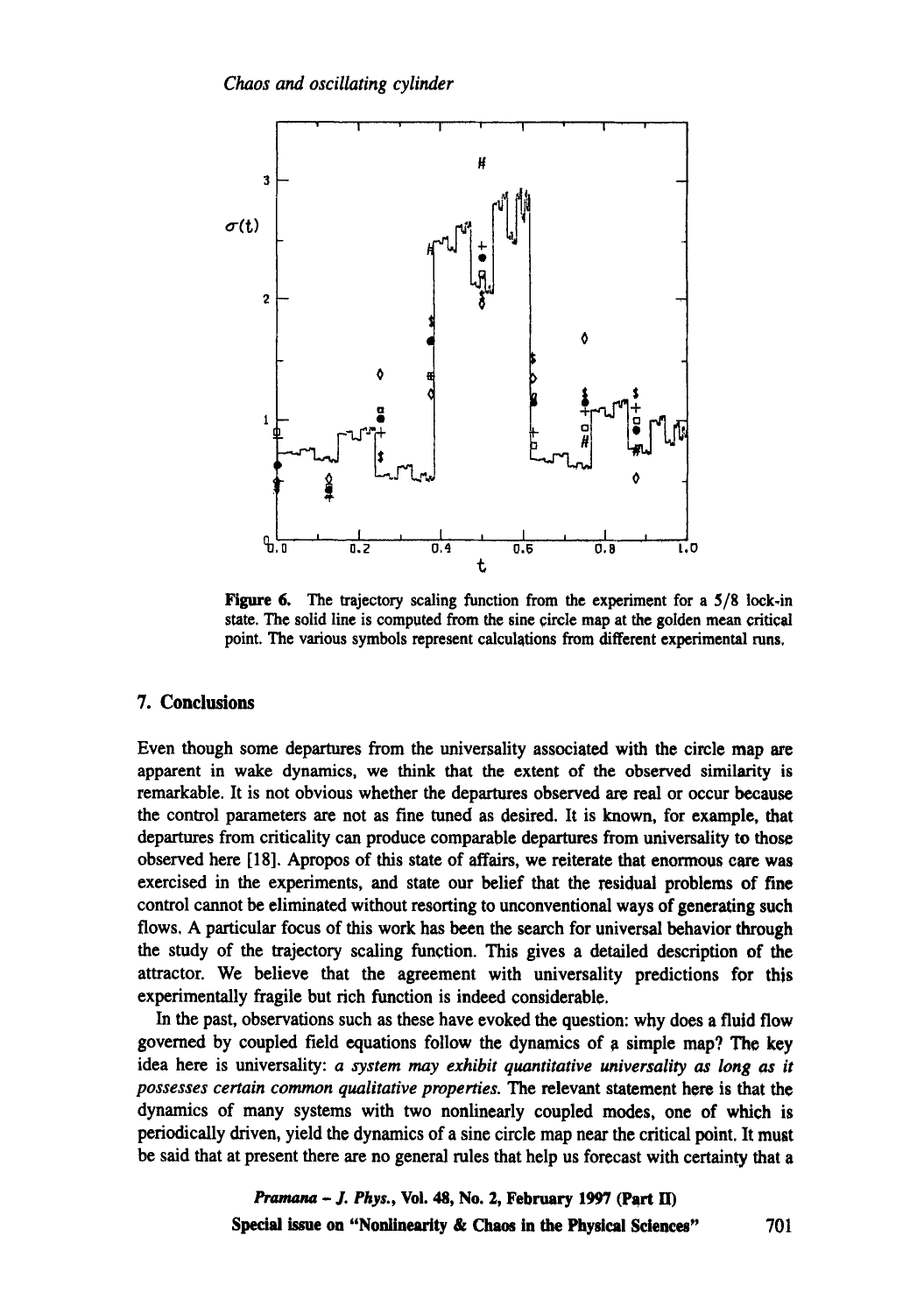*D J Olinger et al* 

flow in which a few modes are excited will or will not follow a certain universal scenario. However, with the hindsight of the experimental (or other) knowledge about the existence of a universal scenario, it is often possible to derive the simple map from the governing equations.

In the particular case of the oscillating cylinder, the experimental demonstration of the correspondence between the flow and the circle map implies that one should be able to extract the latter appropriately from the equations of motion governing the flow. Without this step, the connections implied are unsatisfying and, to a skeptical mind, perhaps no more than a curiosity. Some work in the needed direction has already occurred [11]. The starting point is the Landau-Stuart equation [19], [20] which, on the one hand, can be deduced from the equations of motion and, on the other hand, is also known to describe the wake evolution near the critical Reynolds number [21], [22]. Add to this equation an external forcing term  $F = F_0 \exp(i\omega_c t)$ , in the same spirit as that of the oscillating cylinder experiment. From this one can generate a coupled dynamical system for the amplitude and phase of a disturbance in the forced wake. An analytical study of even this simplified dynamical system is too complex, but its numerical study shows features that are close to those observed. In the limit of low forcing, this dynamical system indeed reduces to the circle map.

## **Acknowledgements**

The research was supported by grants to Yale University awarded by the Air Force Office of Scientific Research and the Defense Advanced Research Projects Agency. KRS appreciates the hospitality of the School of Mathematics, Institute for Advanced Study, Princeton, while completing this paper.

### **References**

- [1] H Bai-Lin, *Chaos II* (World Scientific, Singapore, 1990)
- [2] M J Feigenbanm, L P Kadanoff and S J Shenker, *Physica* D5, 370 (182)
- [3] S J Shenker, *Physica* DS, 405 (1982)
- [4] S Ostlund, D Rand, J Sethna and E Siggia, *Physica* **D8**, 303 (1983)
- [5] D J Olinger and K R Sreenivasan, *Phys. Rev. Lett. 60,* 797 (1988)
- [6] D J Olinger and K R Sreenivasan, "Universal dynamics in the wake of an oscillating cylinder at low Reynolds number," in *ASME symposium on flow induced vibrations: Nonlinear interaction effects and chaotic motions,* ASME Winter Annual Meeting, Chicago, Illinois, pp. 1-27 (1988)
- [7} J S/ayahs, F Heslot and A Libchaber, *Phys. Rev. Lett.* 55, 596 (1985)
- [8] J Stavans, *Phys. Rev.* A35, 4314 (1987)
- [9] M J Feigenbaum, M H Jensen and I Procaccia, *Phys. Rev. Lett.* 57, 1503 (1986)
- [10] D J Olinger, *Phys. Fluids* 5, 1947 (1993)
- [11] D J Olinger, *"Universality in the transition to chaos in open fluid flows",* Ph.D. Thesis, Yale University, 1990
- [12] A Roshko, N.A.C.A. Tech. Rep. 1191, 1954
- [13] See, for example, T C Halsey, M H Jensen, L P Kadanoff, I Procaccia and B I Shraiman, *Phys. Rev.* A33, 1141 (1986)

Aspects of multifractals were introduced in the context of strange attractors by H G E Hentschel and I Procaccia, *Physica* D\$, 435 (1983)

### *Pramana - J. Phys.,* **Vol. 48, No. 2, February 1997 (Part II)**

702

**Special issue on "Nonlinearity & Chaos in the Physical Sciences"**